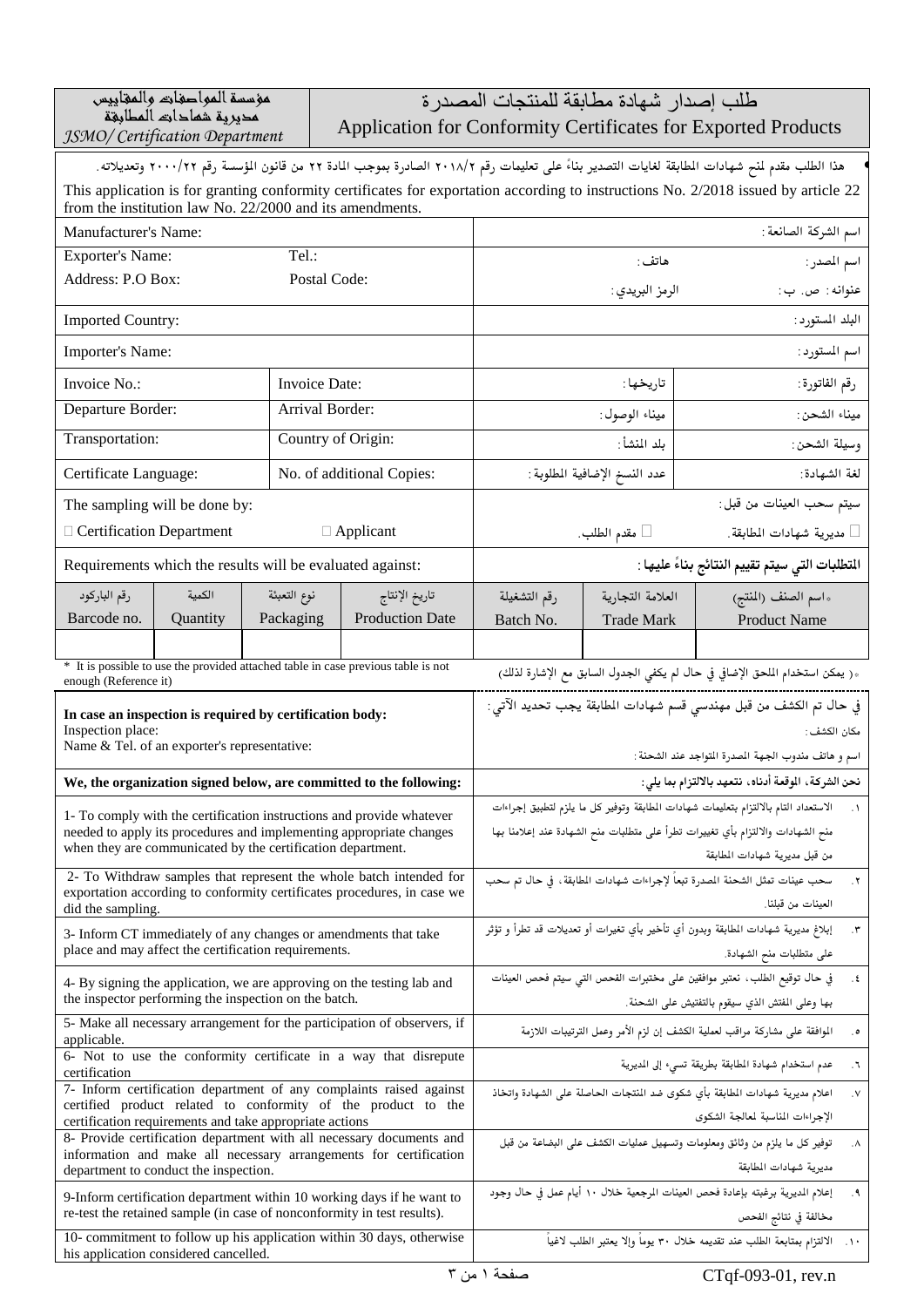| رقم الباركود<br>Barcode no. | الكمية<br>Quantity | نوع التعبئة<br>Packaging | تاريخ الإنتاج<br>Production date | رقم التشغيلة<br>Batch No. | العلامة التجارية<br>Trade mark | اسم الصنف (المنتج)<br>Product name |
|-----------------------------|--------------------|--------------------------|----------------------------------|---------------------------|--------------------------------|------------------------------------|
|                             |                    |                          |                                  |                           |                                |                                    |
|                             |                    |                          |                                  |                           |                                |                                    |
|                             |                    |                          |                                  |                           |                                |                                    |
|                             |                    |                          |                                  |                           |                                |                                    |
|                             |                    |                          |                                  |                           |                                |                                    |
|                             |                    |                          |                                  |                           |                                |                                    |
|                             |                    |                          |                                  |                           |                                |                                    |
|                             |                    |                          |                                  |                           |                                |                                    |
|                             |                    |                          |                                  |                           |                                |                                    |
|                             |                    |                          |                                  |                           |                                |                                    |
|                             |                    |                          |                                  |                           |                                |                                    |
|                             |                    |                          |                                  |                           |                                |                                    |
|                             |                    |                          |                                  |                           |                                |                                    |
|                             |                    |                          |                                  |                           |                                |                                    |
|                             |                    |                          |                                  |                           |                                |                                    |
|                             |                    |                          |                                  |                           |                                |                                    |
|                             |                    |                          |                                  |                           |                                |                                    |
|                             |                    |                          |                                  |                           |                                |                                    |
|                             |                    |                          |                                  |                           |                                |                                    |
|                             |                    |                          |                                  |                           |                                |                                    |
|                             |                    |                          |                                  |                           |                                |                                    |
|                             |                    |                          |                                  |                           |                                |                                    |
|                             |                    |                          |                                  |                           |                                |                                    |
|                             |                    |                          |                                  |                           |                                |                                    |
|                             |                    |                          |                                  |                           |                                |                                    |
|                             |                    |                          |                                  |                           |                                |                                    |
|                             |                    |                          |                                  |                           |                                |                                    |
|                             |                    |                          |                                  |                           |                                |                                    |
|                             |                    |                          |                                  |                           |                                |                                    |